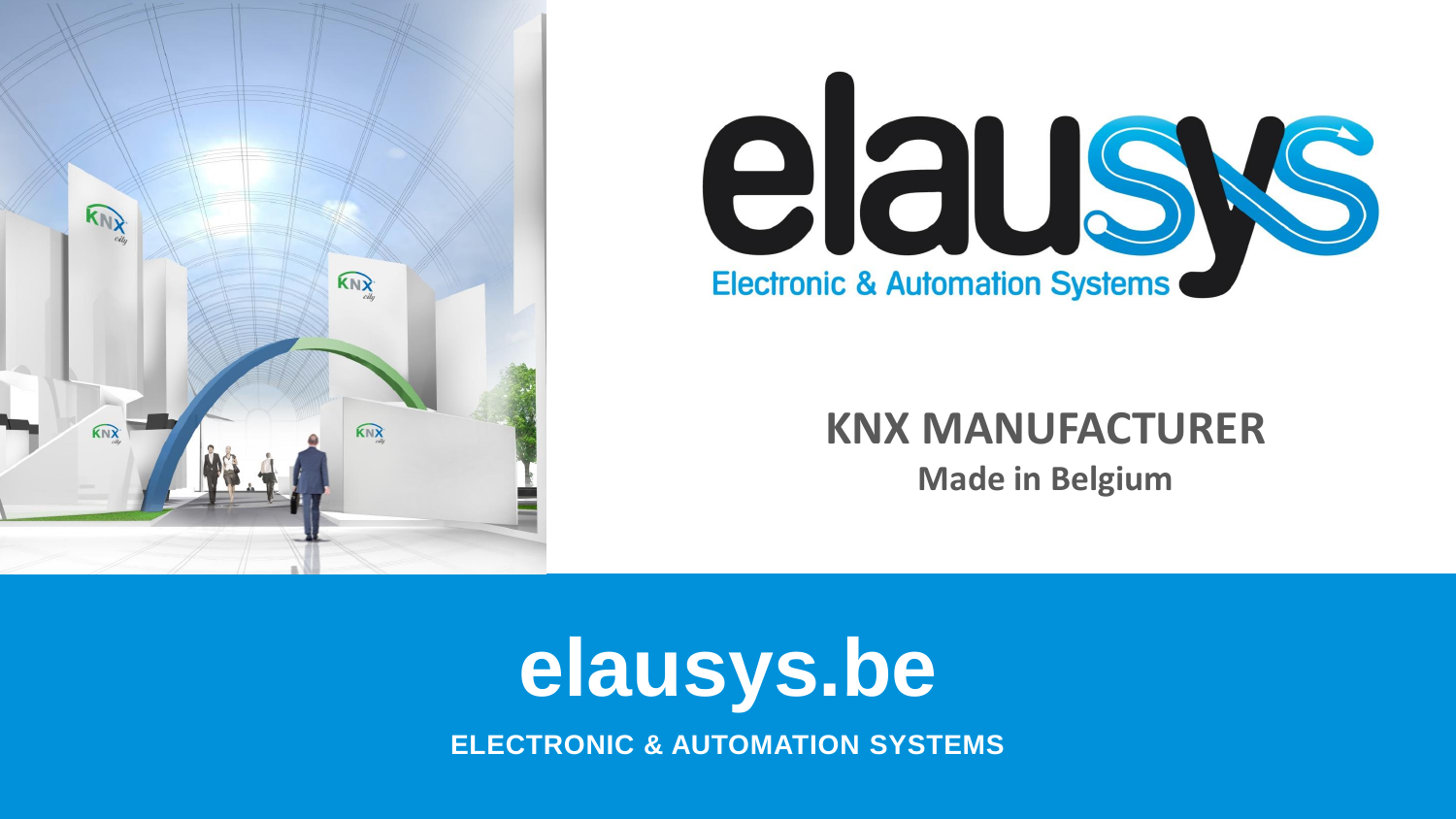

### **ABOUT US**

*We design and manufacture innovative products for home and building automation based on the worldwide standard KNX.*

#### *ELAUSYS is a certified KNX manufacturer of the KNX Association*

- Innovative product range
- Made in Belgium
- ISO9001 assembly
- Customized and OEM product development
- Engineering services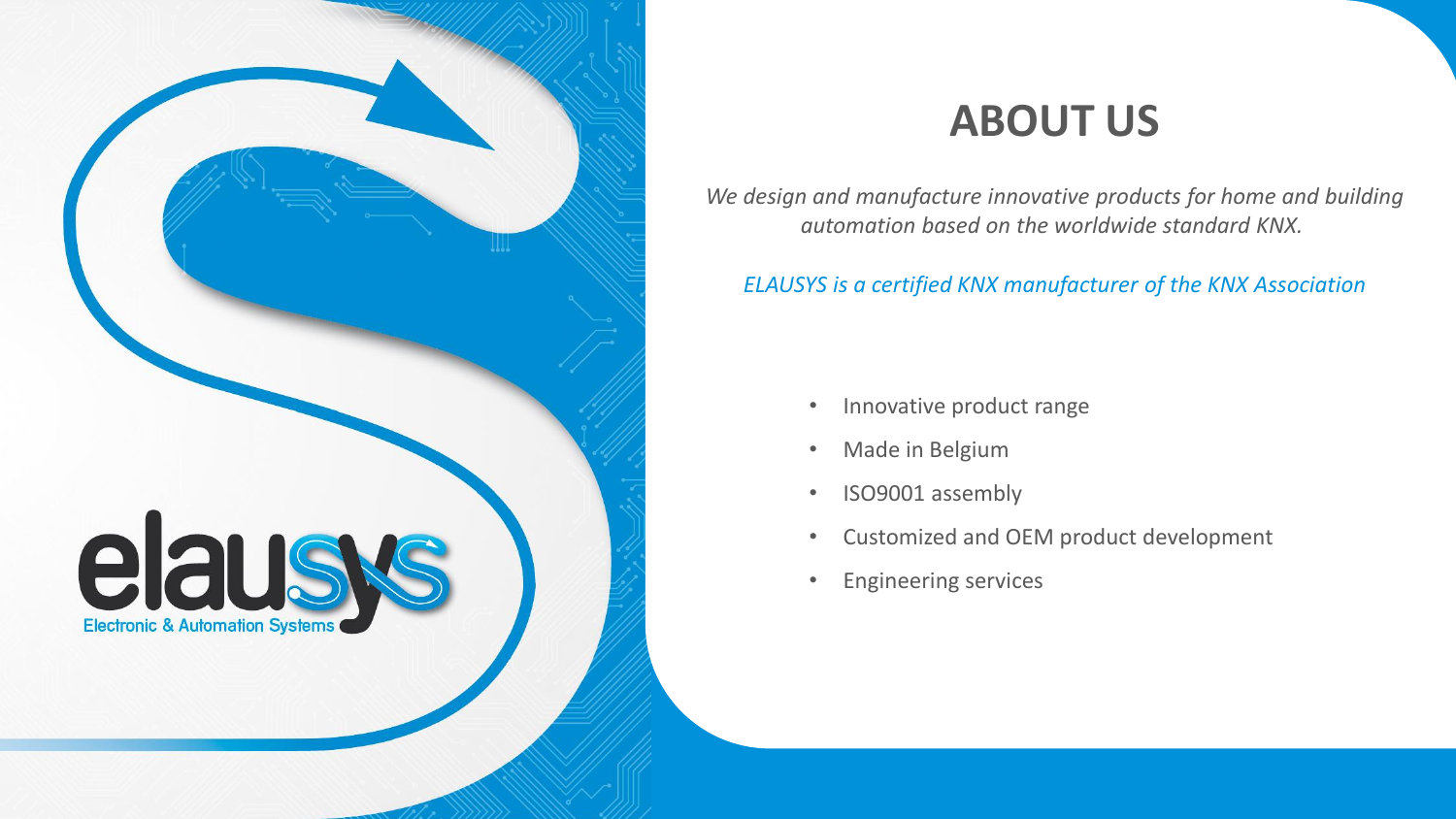

*From binary inputs to DIN rails actuators, our product range covers all needs for a modular and cost effective automation system.*

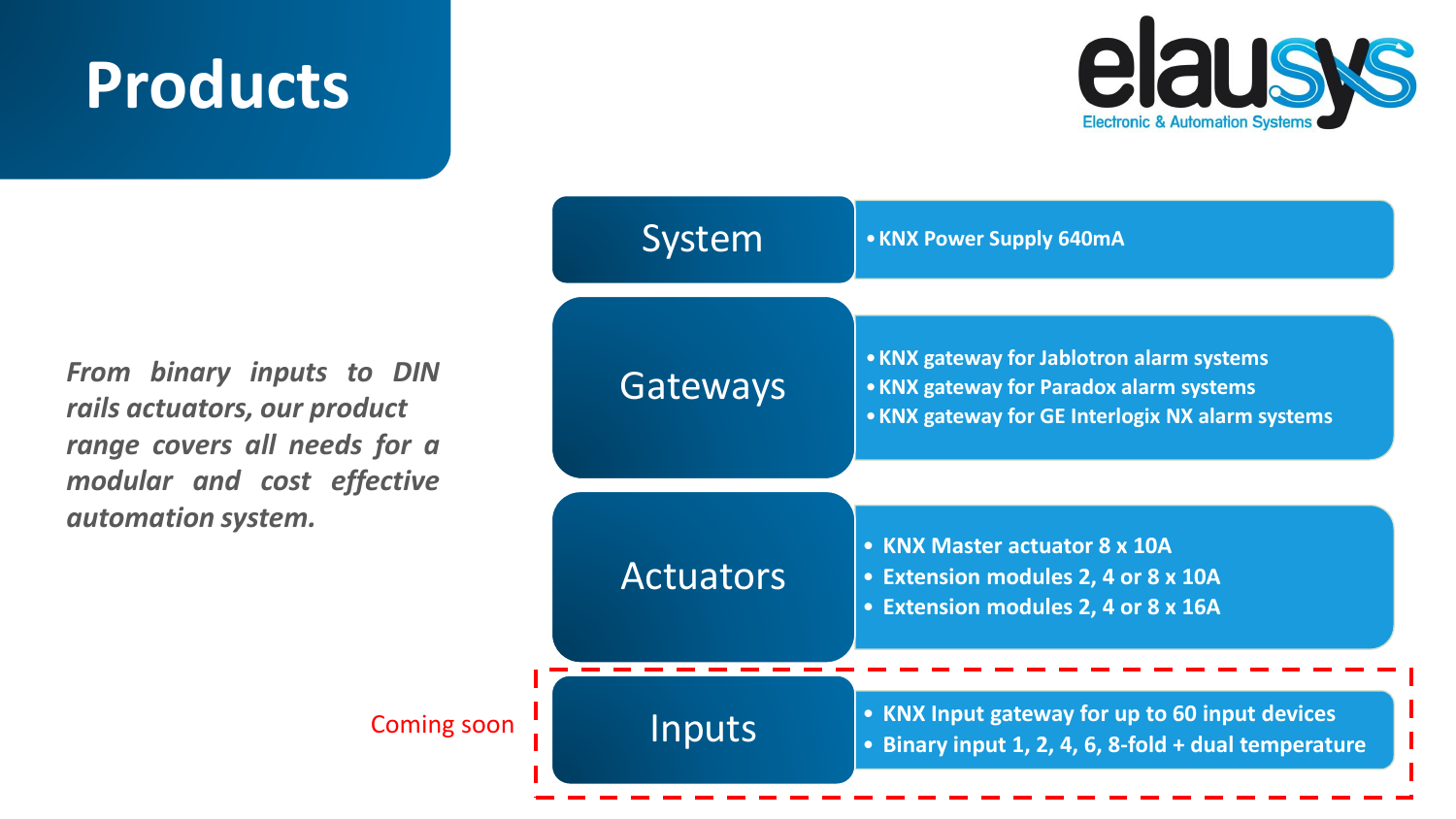

### **KNX Power Supply 640 mA**



- KNX POWER SUPPLY **640mA**
- Integrated KNX choke
- 230VAC, 50/60Hz input, protected by 1A T replaceable fuse
- KNX line output
- **Auxiliary 30VDC output**
- Total output current limitation approx. 1.2A
- Output overvoltage protection
- Reset circuit, Set / Reset button on front panel
- LED indicators for *voltage OK, Current limitation, Short-Circuit, Reset*
- 3-Stage KNX overvoltage protection

*The KNX POWER SUPPLY 640mA is a DIN Rail mounted KNX device with integrated choke, to directly power a KNX line. An auxiliary 30V output is available for some extra loads, as displays, binary inputs or the Elausys Master Actuator,…*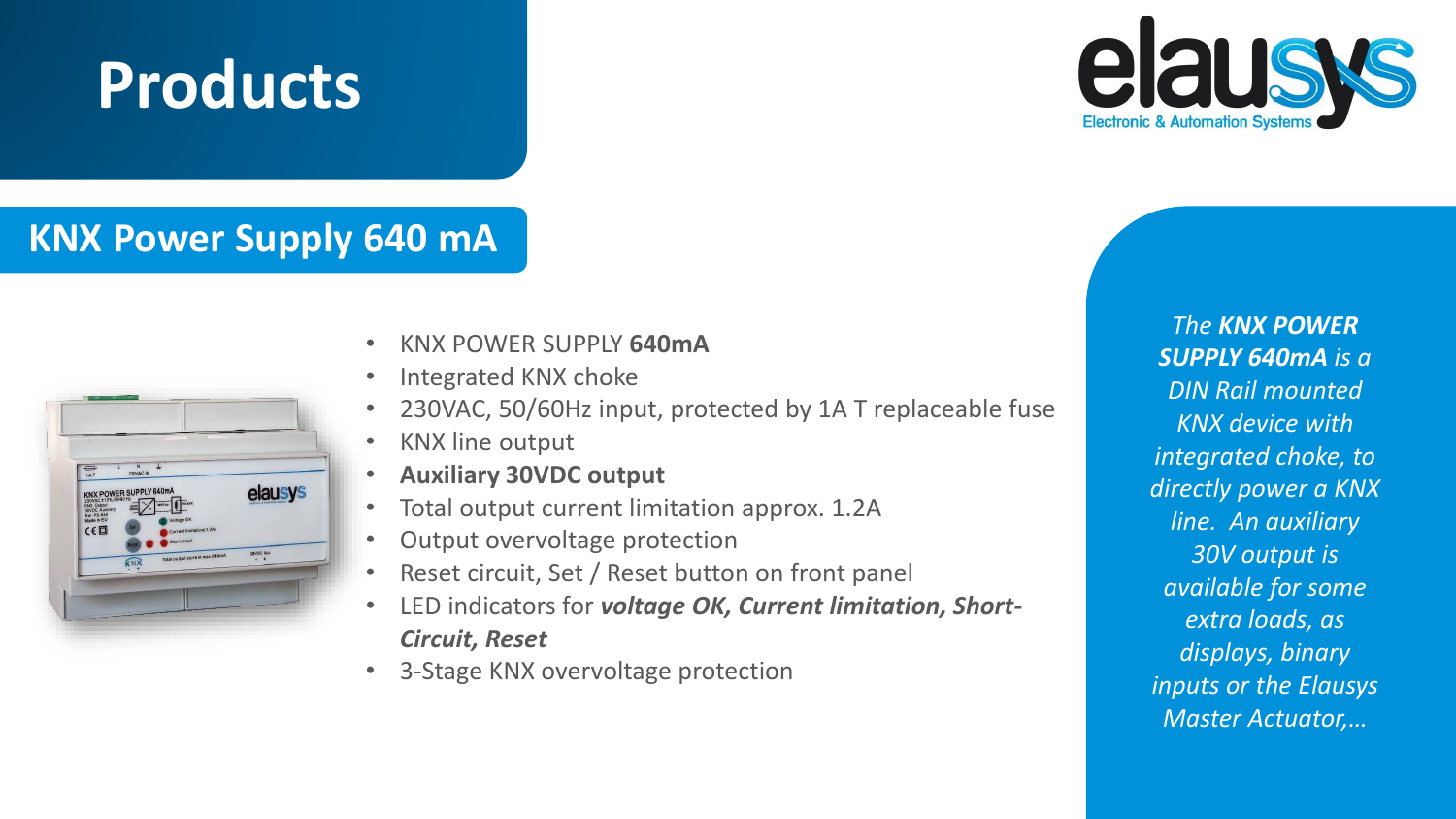

### **Jablotron KNX Interface**



- KNX Interface for Jablotron 100 alarm systems
- **Real time status of up to 96 zones**
- Up to **32 bidirectional input/output (PG)**
- Control of up to **4 areas** (arm/partial/disarm)
- 9 status per area (intrusion, entry, exit, fire,...)
- Recall of KNX **scenes** for each status
- Power supply from the KNX bus
- Integrated 12VDC output power supply (for JA-121T)
- Built-in termination resistor for RS485
- Communication fault monitoring

*A bidirectional KNX interface for the popular Jablotron alarm system.*

*It allows integrators to take advantage of a fully integrated alarm system including KNX scenarios, automatic lighting using the motion detectors, arming or monitoring the system using a KNX visualization.*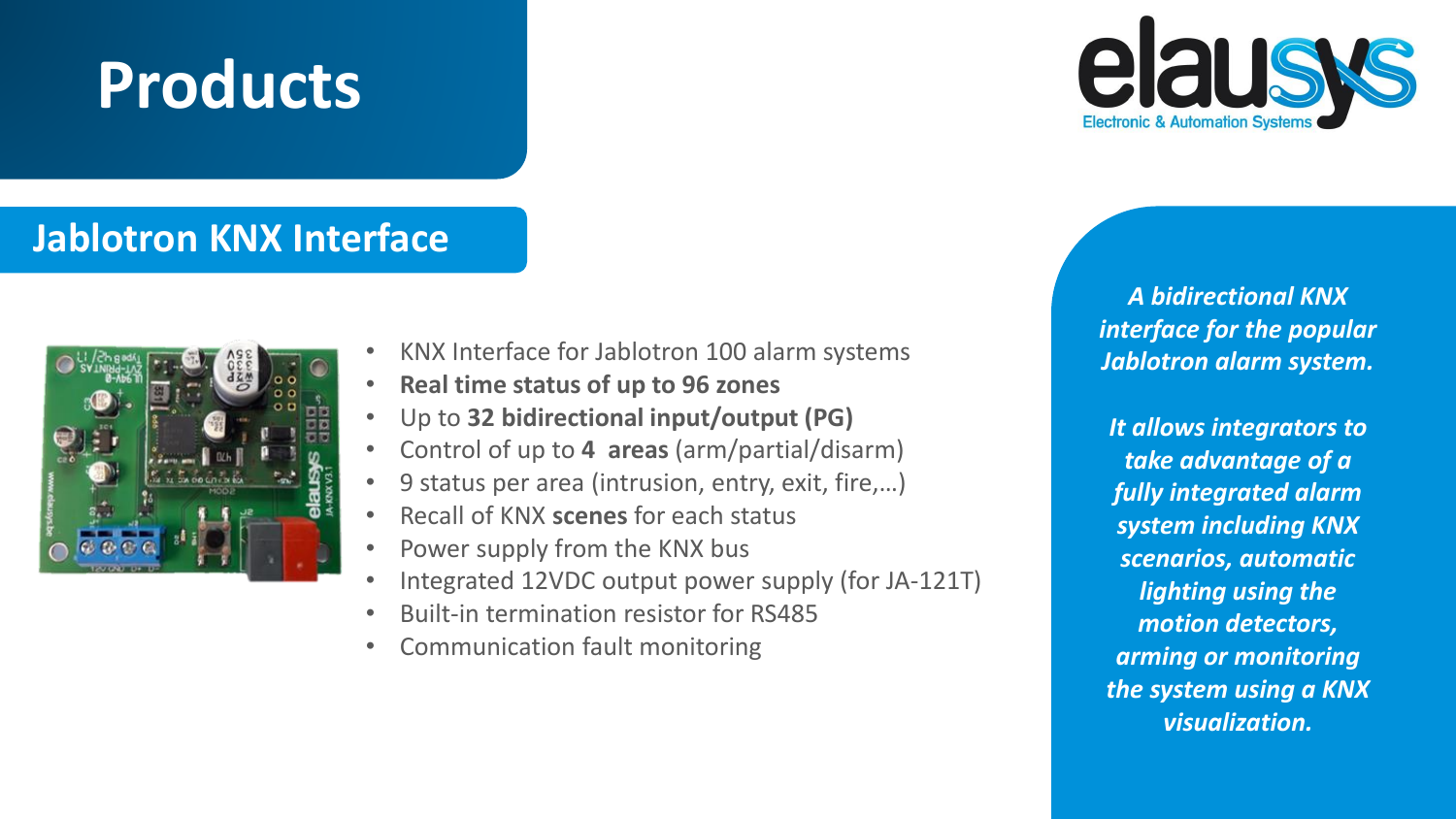# laus

### **PARADOX KNX Interface**

**ELAUSYS EVO-KNX is a KNX gateway for the Paradox EVO alarm systems.**



- KNX Interface for Paradow EVO alarm systems
- Up to **30 PGM status**
- Up to **96 zones status**
- Control up to **16 virtual inputs**
- Control up to **4 areas** (arm/partial/disarm)
- 9 status per area (alarm, entry, exit, fire,…)
- Recall of KNX **scenes** for each status
- Galvanic insulation from the KNX bus

*A bidirectional KNX interface for the popular Paradox alarm system.*

*It allows integrators to take advantage of a fully integrated alarm system including KNX scenarios, automatic lighting using the motion detectors, arming or monitoring the system using a KNX visualization.*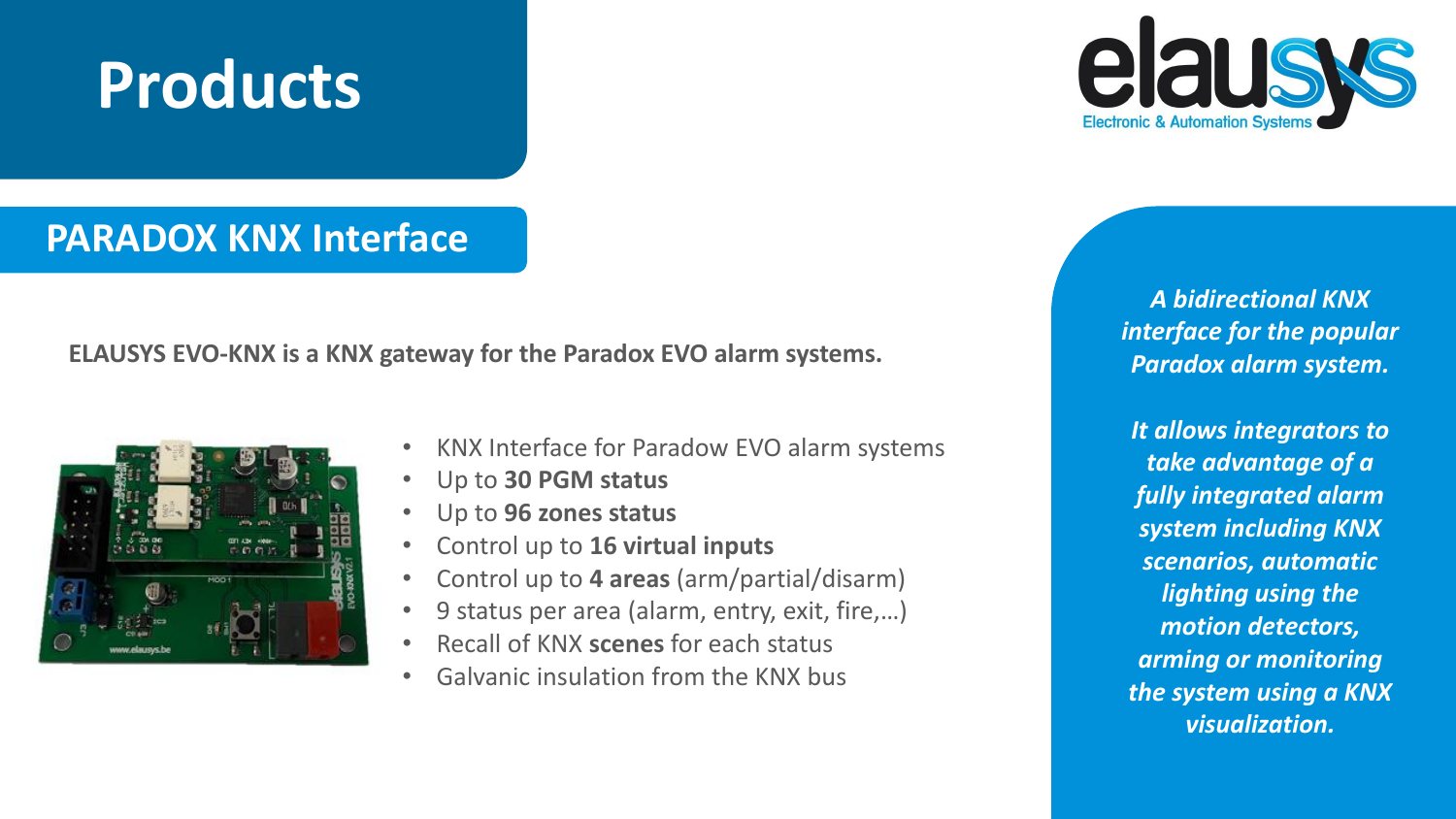### **GE NetworX KNX Interface**



- KNX Interface for GE Interlogix NetworX alarm systems
- Up to **96 zones status**
- Control up to **4 areas** (arm/partial/disarm)
- 9 status per area (alarm, entry, exit, fire,…)
- Recall of KNX **scenes** for each status
- Galvanic insulation from the KNX bus



*A bidirectional KNX interface for the popular NetworX alarm system.*

*It allows integrators to take advantage of a fully integrated alarm system including KNX scenarios, automatic lighting using the motion detectors, arming or monitoring the system using a KNX visualization.*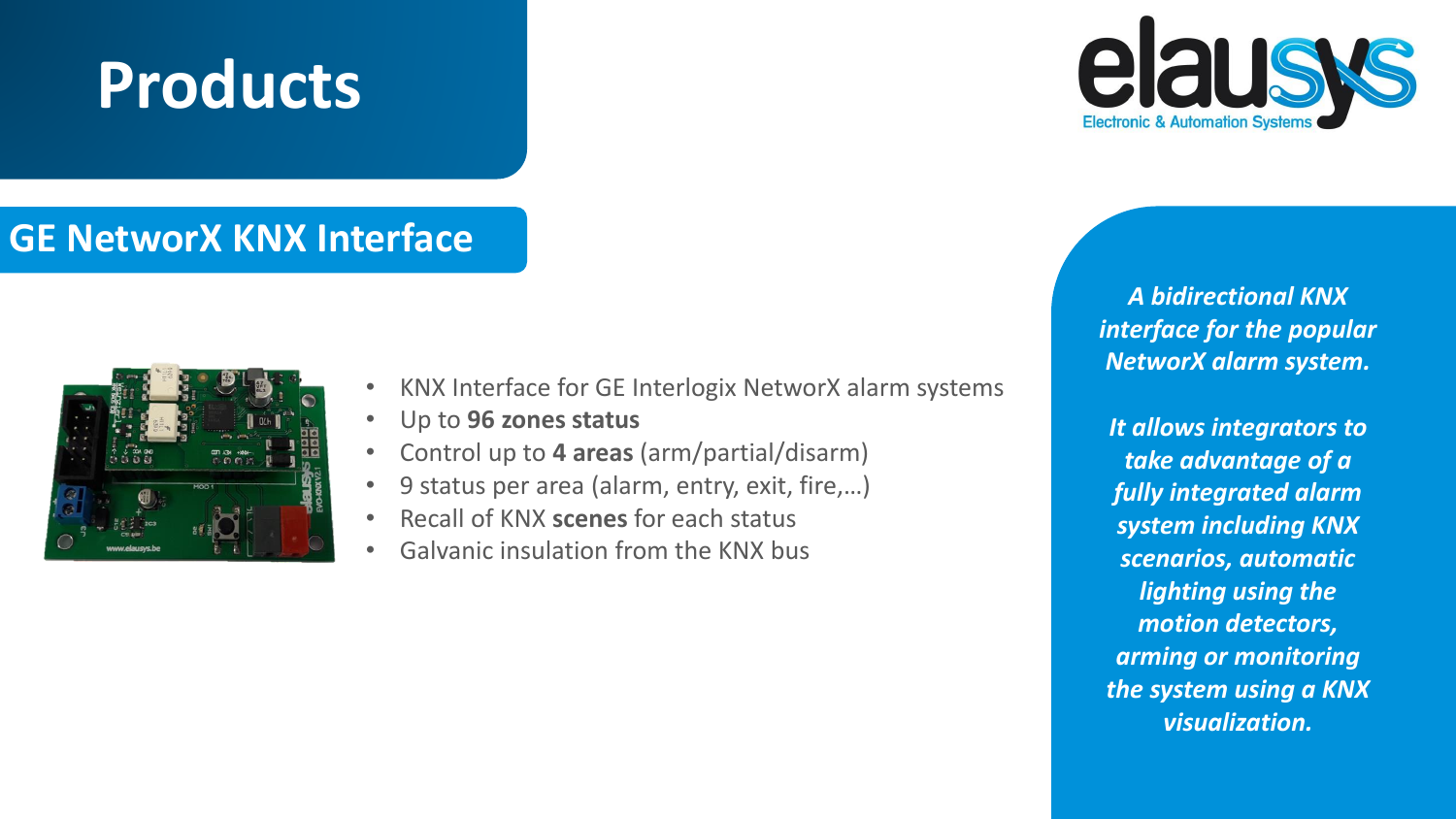### **Modular KNX Actuators**

**Products**



- **Modular** and **extensible** actuator system
- Up to **72 channels** with 8 extensions modules
- Extension modules for 2, 4 or 8 channel in 10 or 16A
- Switch, staircase, shutter or blind function for any channel
- Number of channels fit exactly to your needs
- **Cost Effective**, price for each channel becomes very attractive
- **Reduced space** by using compact modules

*A modular actuator system with extension modules to fit all your applications, from small to large installation with only one KNX master device !*

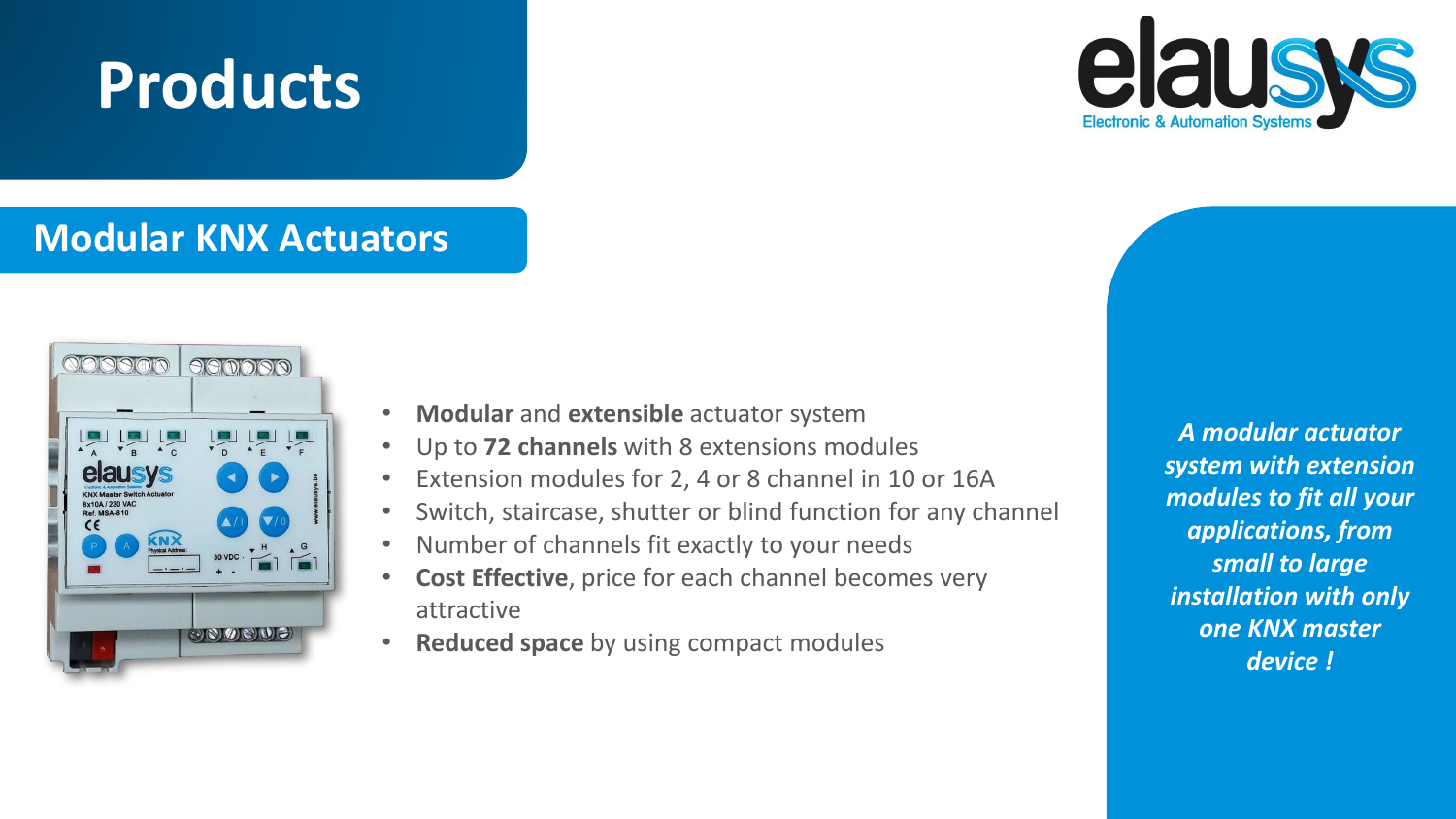

### **KNX Input Gateway**



- Up to **60 Binary Inputs**
- Up to **30 Sensors**
- Each device has a **built-in temperature sensor**
- Extra **low power**
- **Fully compatible** with all standard KNX functions
- Configuration with **ETS**
- Use a **single KNX cable** for all your devices
- Elausys devices are **interchangeable** with KNX devices at any time
- **Cost Effective**, price for each input becomes very attractive

*A gateway for connecting binary inputs and sensors to KNX. A cost effective and powerful solution. Fully compatible with KNX, all your inputs are managed from a single KNX device !*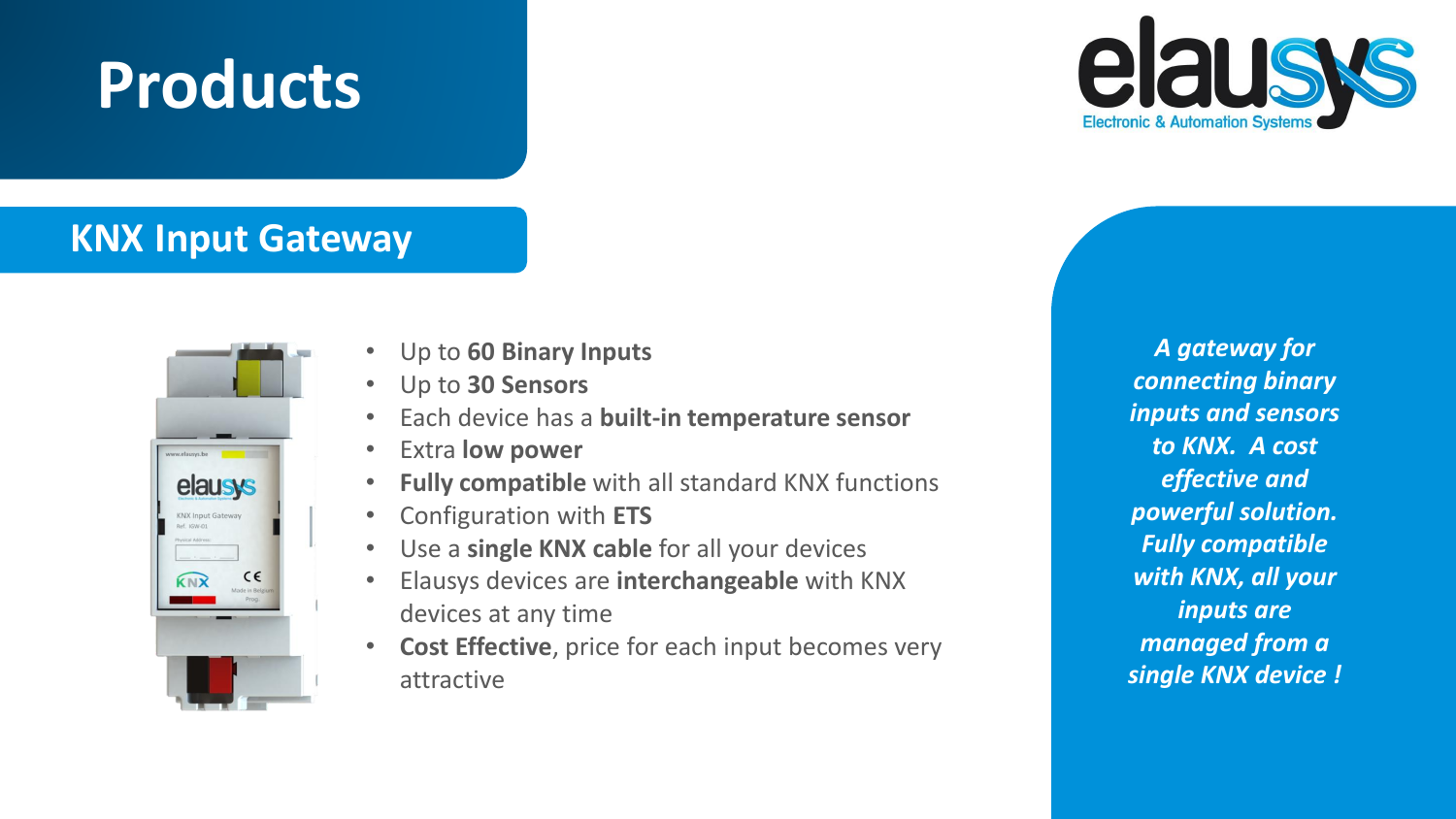

### **Input Devices**



- 1 to 8 **Binary input** for push buttons or switches
- 1 **built-in temperature** sensor ranging from -5 to 45°C
- 1 input for **an external temperature probe**
- Individual configuration for **short and long presses**
- Configuration on the KNX Input gateway **using ETS**
- **Fully compatible** with all KNX Functions
- **Optional housing** when required
- **Cost effective** solution for push buttons and switches

*Binary inputs modules are easy to fit behind pushbuttons, ranging from 1 to 8 binary inputs, each device include an internal temperature sensor and an extra input for an external temperature probe.*